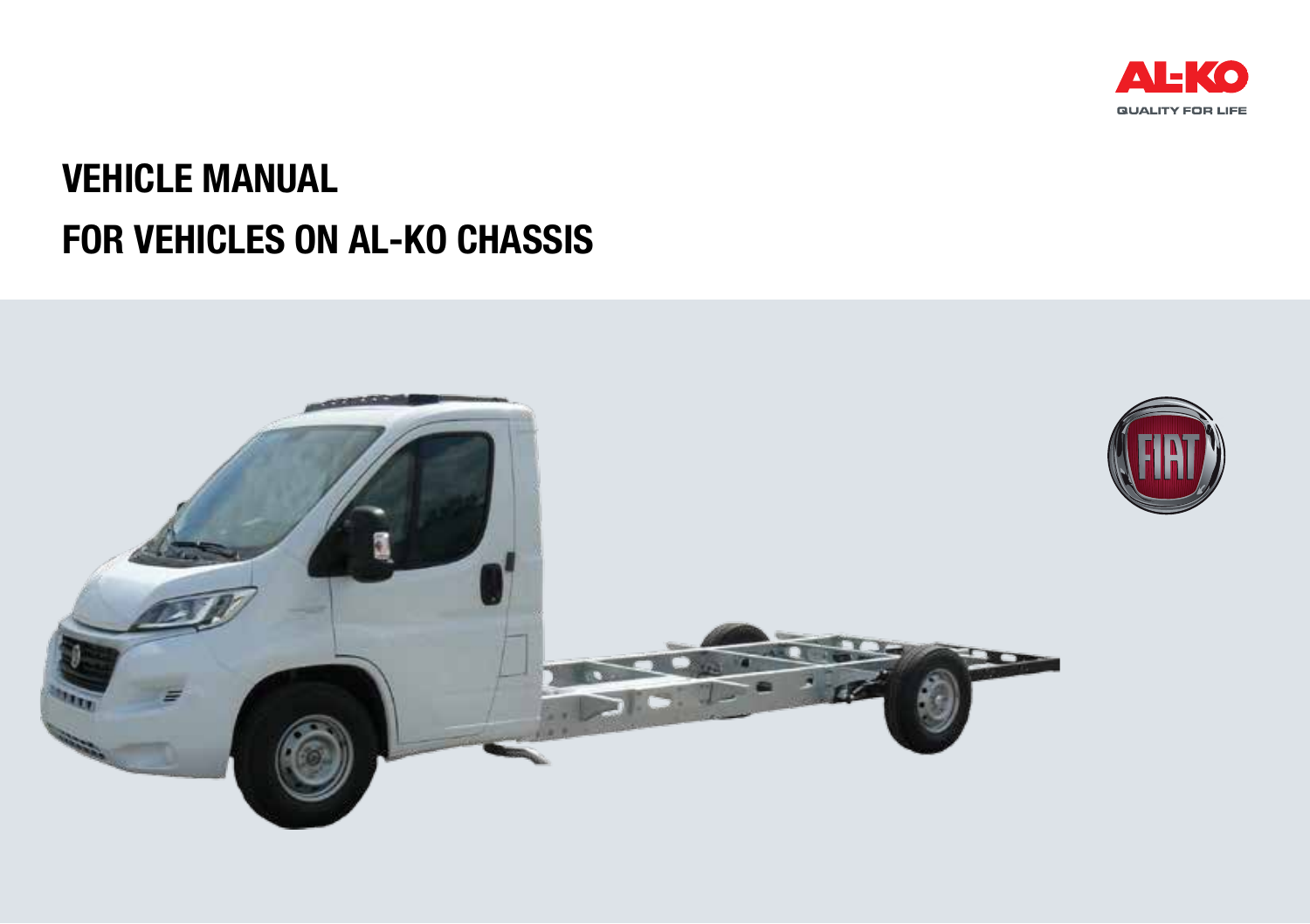## Victoria 67-91 Nathan Road, Dandenong South, 3175 Ph: 03 9767 3700 Fx: 03 9792 0877 Trading hours: 8 am to 5 pm (Mon to Thurs) 8 am to 4.30 pm (Friday)

#### NSW

26 Hallstrom Place Wetherill Park, 2164 Ph: 02 8784 9400 Fx: 02 9725 4557 Trading hours: 8 am to 5 pm (Mon to Thurs) 8 am to 4.30pm (Friday)

#### QLD

13 Union Circuit Yatala, 4207 Ph: 07 3386 6300 Fx: 07 3386 6399 Trading hours: 8:30 am to 5 pm (Mon to Thurs) 8:30 am to 4.30 pm (Friday)

## NEW ZEALAND

1 Airpark Drive Airpark Business Centre Auckland Int'l Airport Auckland PO Box 201082 Auckland Int'l Airport Auckland Ph: 09 255 5611 Fx: 09 255 5612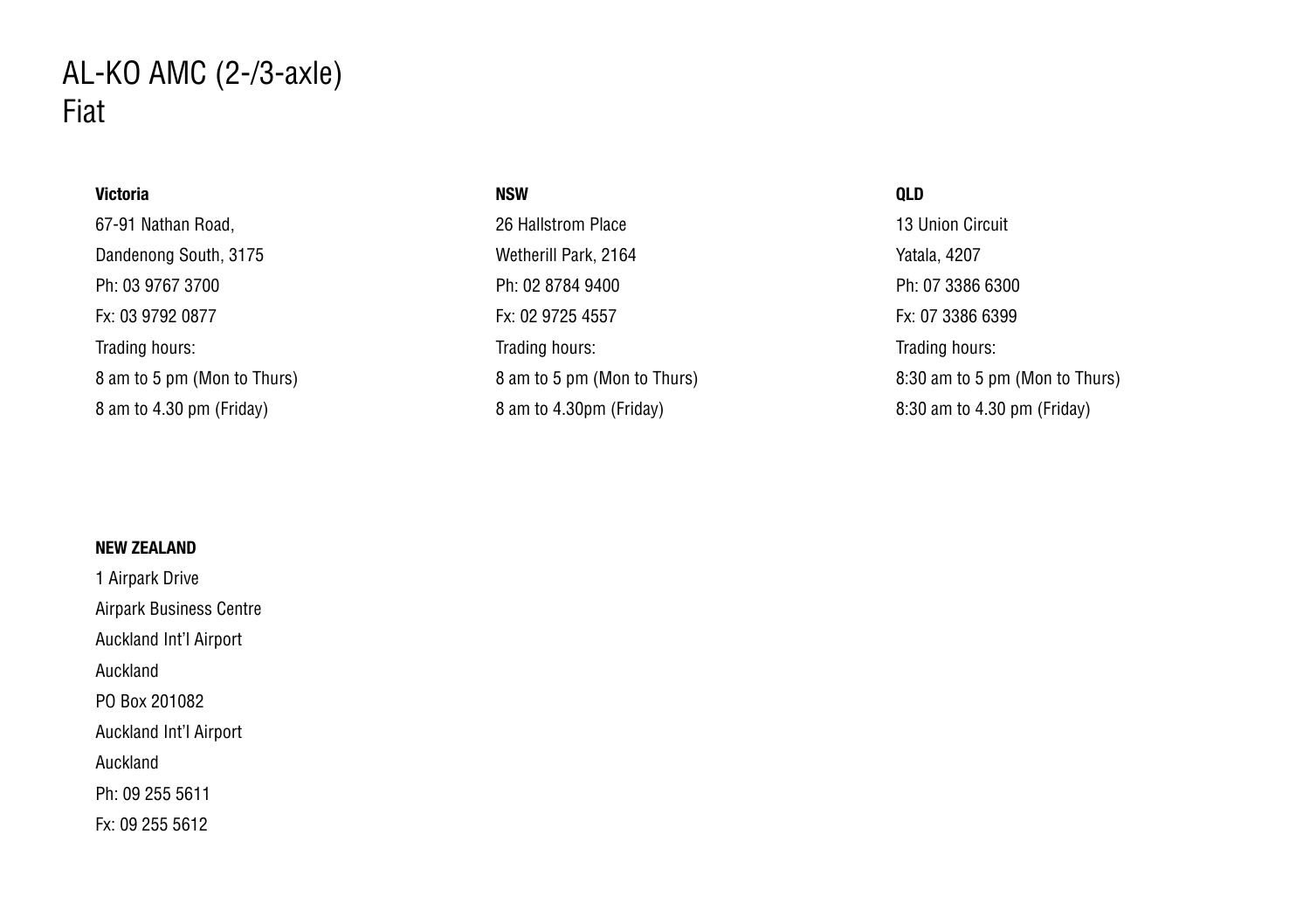



#### From Schwaben into the world

AL-KO's success story starts back in 1931, as Alois Kober founds a small metalworking shop in the Bavaria-Swabian town of Kötz. By 1952, handbrake levers are being produced in series.

AL-KO manufactures the first tested overrun brake facility in Germany. As of 1961, the company had founded international subsidiaries to closer to the market and better serve the customers in their

respective countries. After Austria, Italy, England, France, Switzerland and Spain follow. In 1983, AL-KO founds a company in the USA and several years later in Australia, Asia, and finally in Africa.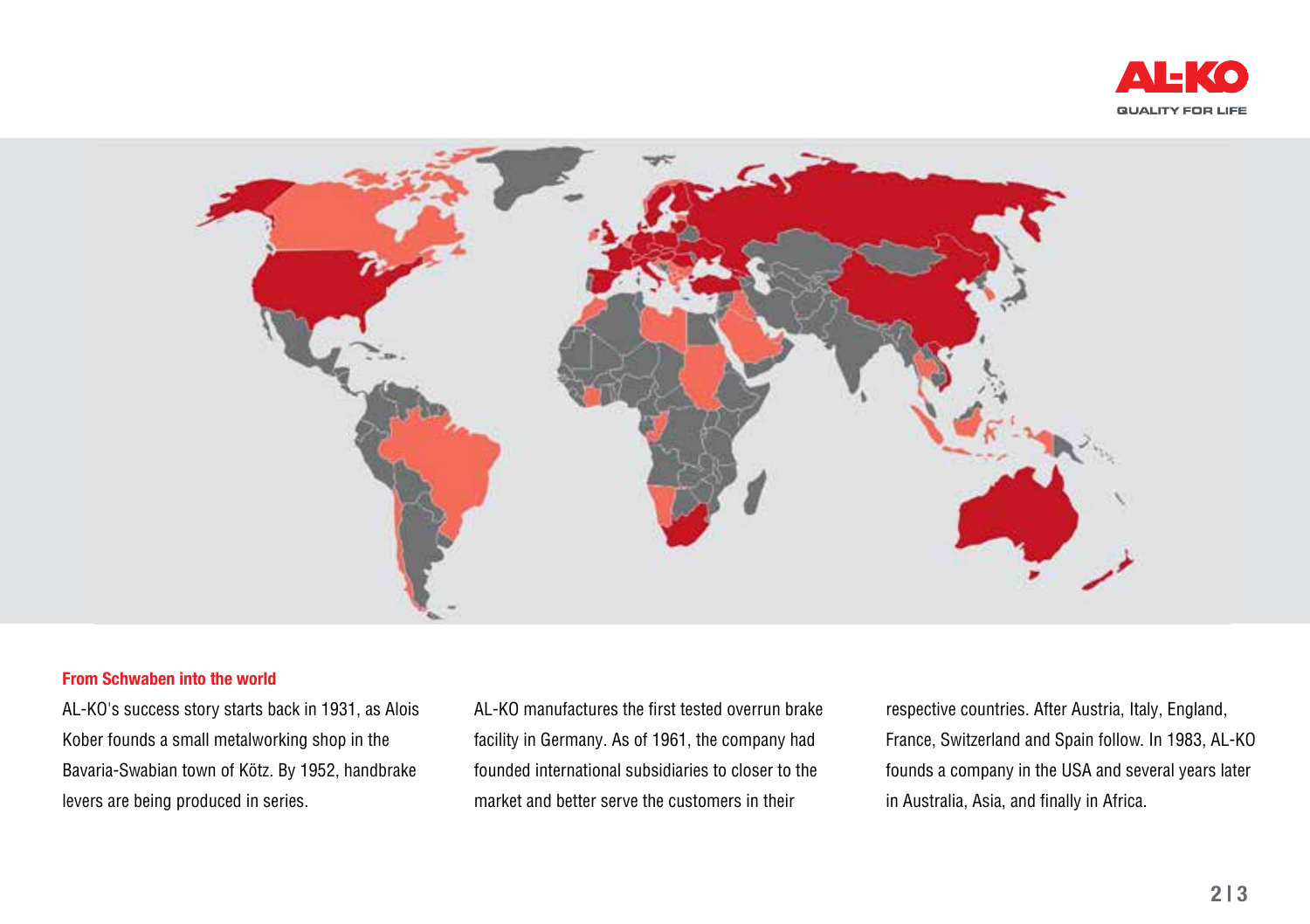## Index

| A                                     |                                                                                             | s                                                            | W                   |
|---------------------------------------|---------------------------------------------------------------------------------------------|--------------------------------------------------------------|---------------------|
|                                       |                                                                                             | Accessory parts 22 Lifting 20 Snow chains 17 Warranty 5      |                     |
|                                       |                                                                                             | Axle loading 12 Lubricating 8 Spare wheel 18, 19 Weights. 12 |                     |
|                                       |                                                                                             |                                                              |                     |
|                                       |                                                                                             |                                                              | Wheel change 18, 19 |
| B                                     | M                                                                                           |                                                              | Wheel chocks. 18    |
| Brakes 21                             | Maintenance 8 T                                                                             |                                                              | Workshop jack 20    |
|                                       |                                                                                             |                                                              |                     |
|                                       |                                                                                             | Total weight. $\ldots$ , $\ldots$ , $\ldots$ , $\ldots$ , 12 |                     |
| C                                     |                                                                                             | Towing 22                                                    |                     |
|                                       |                                                                                             | Towing capacity $\ldots$ , ,  12                             |                     |
|                                       | Characteristics 9 Operating instructions 9 Towing hitch 13, 14                              |                                                              |                     |
| Conversion description10, 11          |                                                                                             | Trailer operation 13                                         |                     |
|                                       |                                                                                             | Type overview 12                                             |                     |
|                                       | $\mathbf{R}$                                                                                | Type plate. $\ldots$ 9                                       |                     |
| F                                     | Rear axle 8, 21 Tyre pressure 15, 17                                                        |                                                              |                     |
|                                       | Filling pressures entertainment of the state of the Rear axle load entertainment and the 12 |                                                              |                     |
| Front axle load 12 Rear suspension 21 |                                                                                             |                                                              |                     |
| Front suspension 21 Repairs 9         |                                                                                             |                                                              |                     |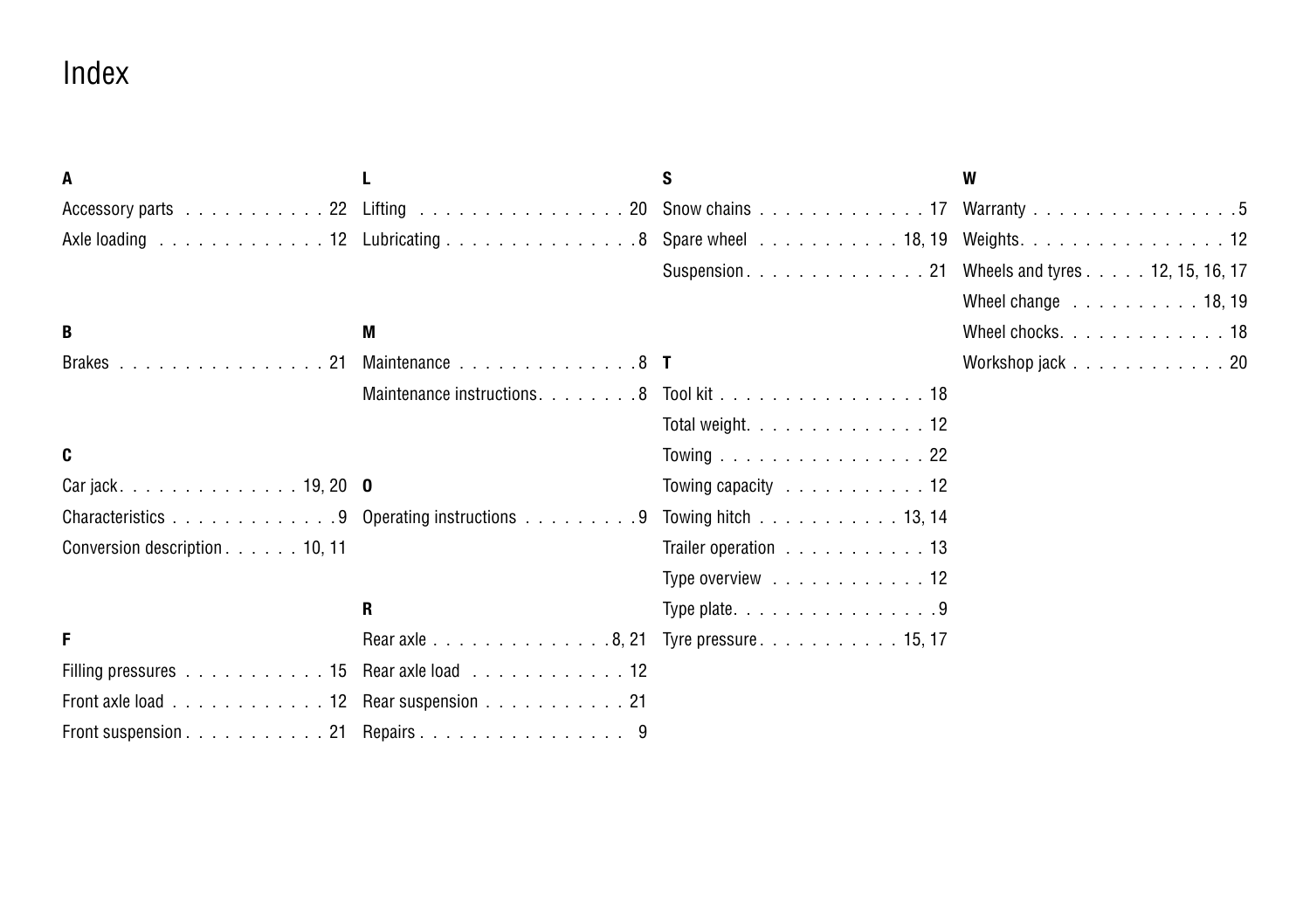

#### Dear Customer,

Your vehicle is equipped with a high-quality AMC CHASSIS from the company ALOIS KOBER GmbH. This results in certain changes to the base vehicle. These instructions will familiarise you with your vehicle. Read through the AL-KO vehicle manual carefully. In addition to the regular care and maintenance, the manual will help you treat your vehicle properly to maintain its condition and value and is in many cases a requirement for warranty claims.

May you always have a safe journey.

### Your ALOIS KORFR GMRH

## Warranty conditions

The operating instructions and the maintenance requirements of the basic vehicle manufacturer continue to apply.

Only original replacement parts comply with the conditions specified by the base vehicle manufacturer.

Possibly necessary maintenance work to the AL-KO rear axle

(See page 8 for a more detailed description):

- l Relubricate every 20,000 km
- l however, at least every 12 months (whichever occurs first)

You must document the compliance with the maintenance intervals in the vehicle manual for warranty claims.

Important: Country-specific regulations must be taken into account!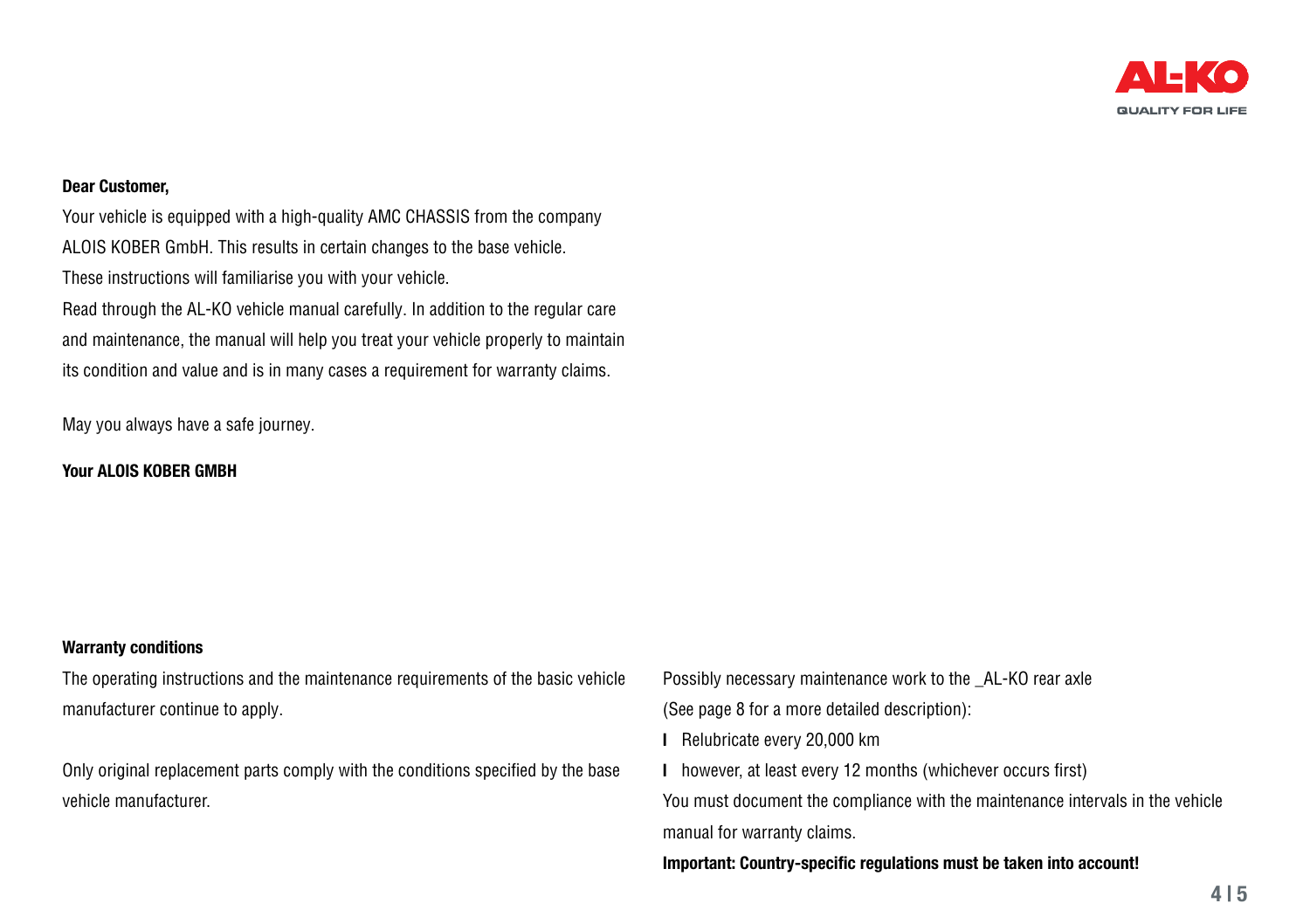| Kilometres | Date | Workshop stamp | Signature |
|------------|------|----------------|-----------|
|            |      |                |           |
|            |      |                |           |
|            |      |                |           |
|            |      |                |           |
|            |      |                |           |
|            |      |                |           |
|            |      |                |           |
|            |      |                |           |
|            |      |                |           |
|            |      |                |           |
|            |      |                |           |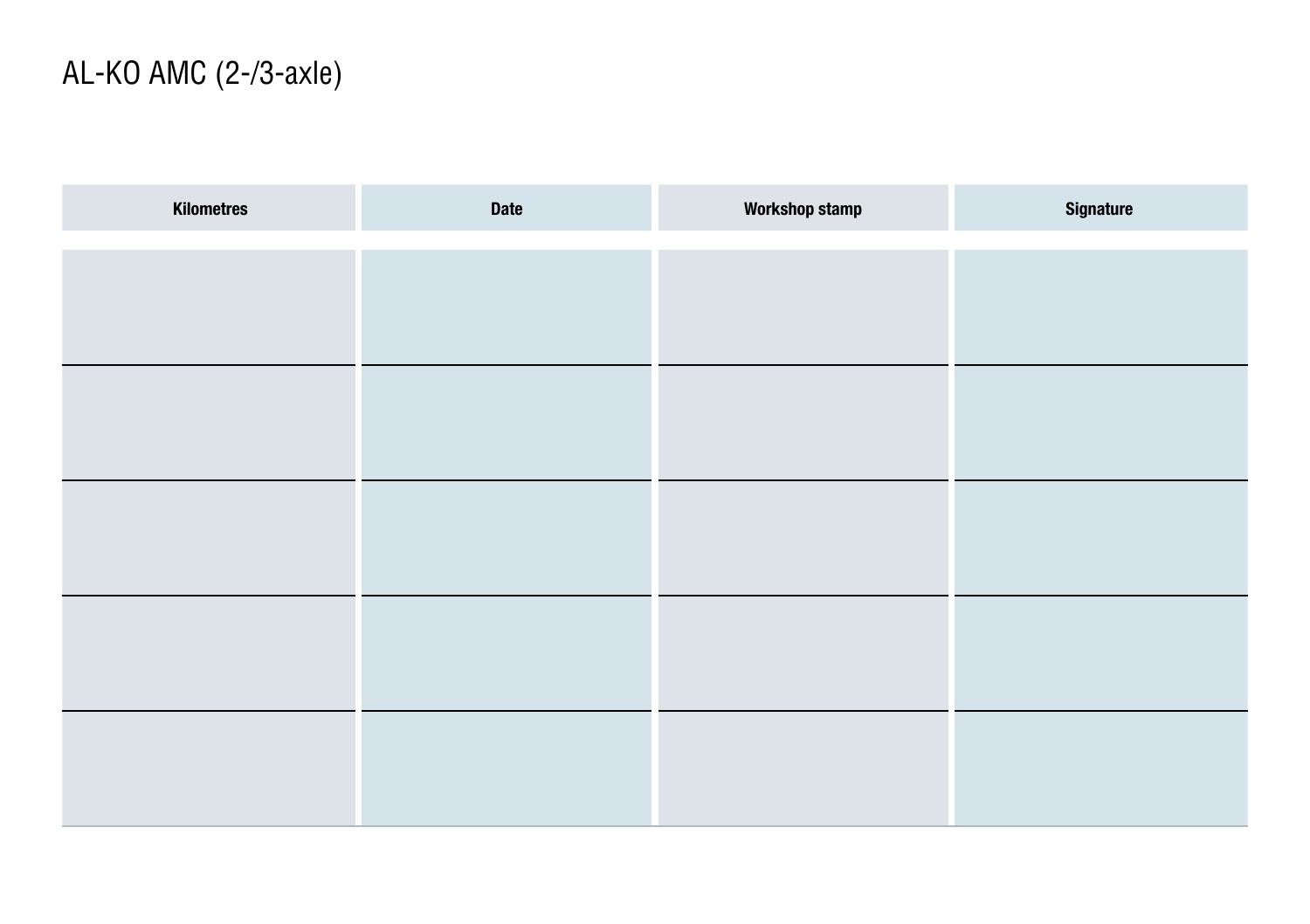

| Kilometres | Date | <b>Workshop stamp</b> | <b>Signature</b> |
|------------|------|-----------------------|------------------|
|            |      |                       |                  |
|            |      |                       |                  |
|            |      |                       |                  |
|            |      |                       |                  |
|            |      |                       |                  |
|            |      |                       |                  |
|            |      |                       |                  |
|            |      |                       |                  |
|            |      |                       |                  |
|            |      |                       |                  |
|            |      |                       |                  |
|            |      |                       |                  |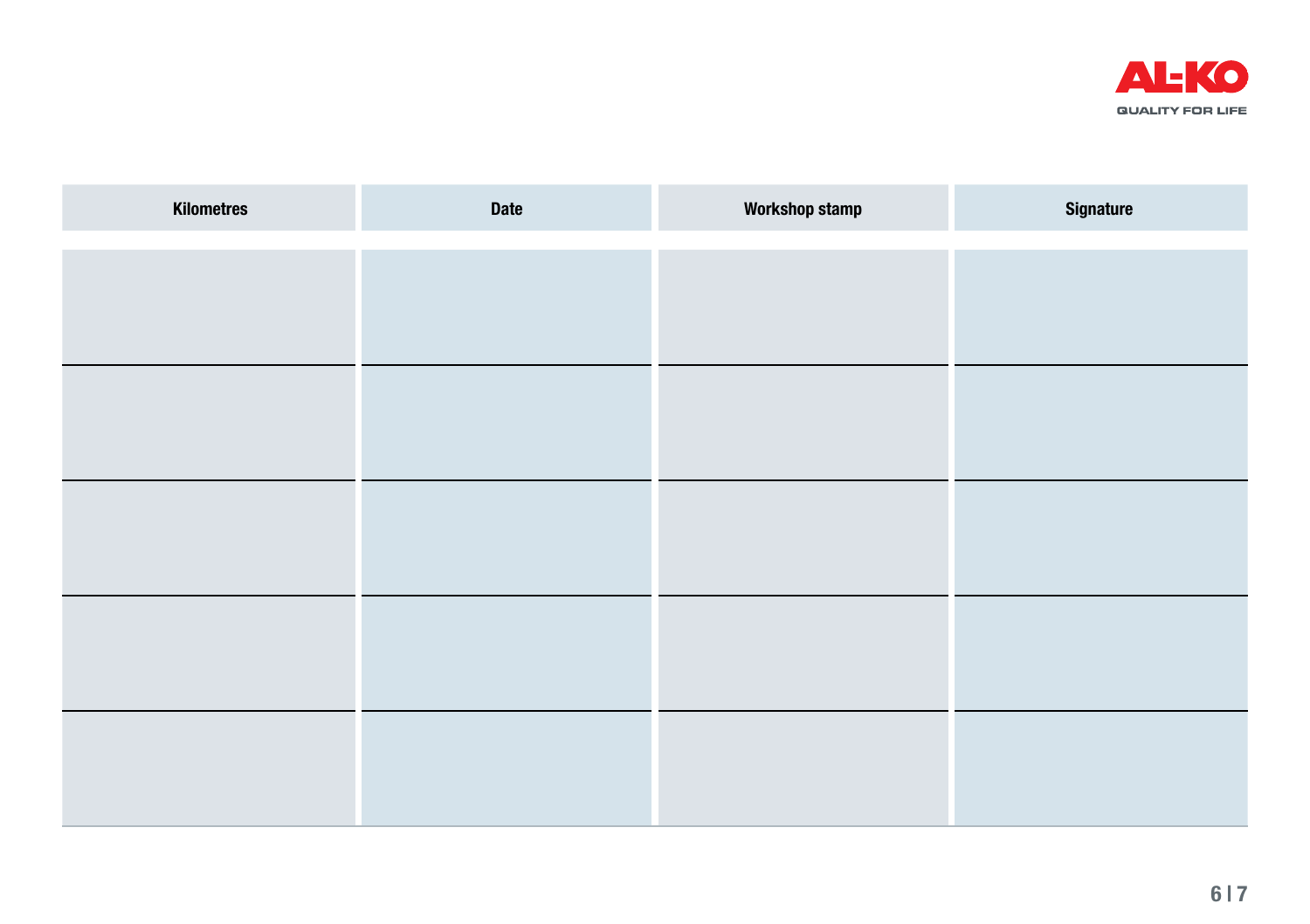## Maintenance (see page 5)

The regulations and instructions in the base vehicle operating instructions continue to apply, as well as the maintenance manual. Additional maintenance work on the AL-KO rear axle:

- Relubricate every 20,000 km
- however, at least every 12 months

The lubricating nipples are located on the bottom side of the axle tube (see sketch). Use the following grease for lubricating the bearings on the axle tube: KLUBER – Stabutherm GH 461, Fa. CONDA – Cardex 3746 SP resp. a lubricating grease approved by AL-KO.

## Note

Vehicles equipped from the factory with an AL-KO Air Premium X2 or Air Premium X4 air suspensions resp. the AL-KO Level Controller (ALC) are equipped standard with a maintenance-free rear axle. For vehicles without the air suspension listed above, a maintenance-free torsion bar spring axle can also be installed; in this case, there are no lubricating nipples. Maintenance-free axles can be identified by the AL-KO axle type plate (on the right-hand axle housing) and have the "CA" designation.

### Important:

Lubricating must be done with the rear axle unburdened!

You can find specific air spring data and information in the operating instructions for the AMC air suspension (2 and 3 axle).



Driving direction Driving direction

Rear axle lubricating nipple (if fitted)

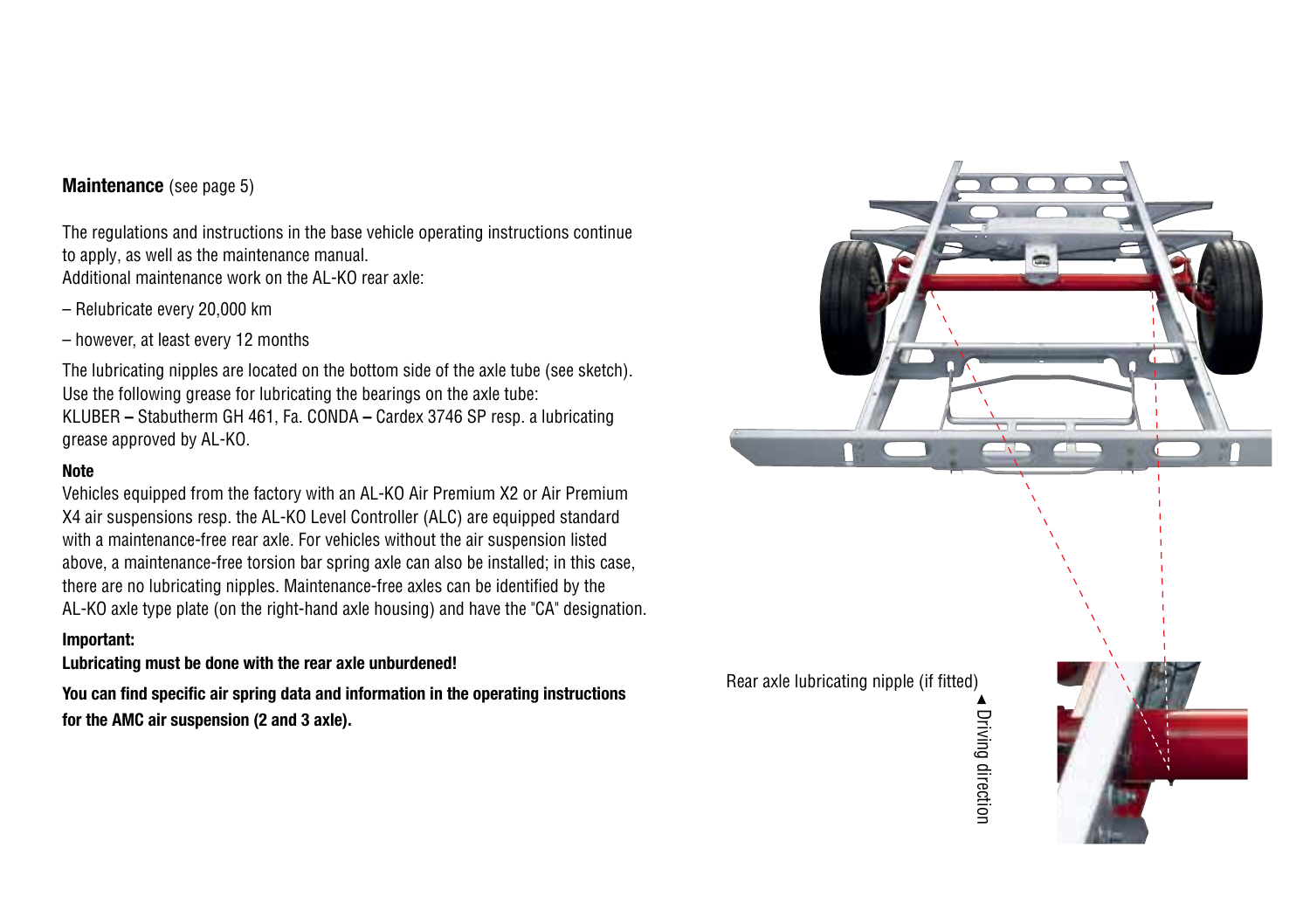

## **Characteristics**

## Type plate

The vehicle is labelled with an AL-KO type plate, on the front engine compartment crossbeam.

This type plate carries the following data:

| <b>ALKO</b> |
|-------------|
|             |
| Stufe 2     |
|             |
| kg          |
| kg          |
| kg          |
| kg          |
| kg          |
|             |
|             |



- A AMC RVD Approval Code
- B Base vehicle identification number  $(17$ -digit $)$
- C Permitted overall mass of the vehicle
- D Permitted overall mass of the vehicle combination
- E Permitted front axle load
- F Permitted rear axle load (axle 2)
- G Permitted rear axle load (axle 3)
- H AMC Type

#### **Note**

Refer to the vehicle papers for the permitted towing capacity resp. the permitted total weight.

## **Repairs**

Repairs to the AL-KO AMC CHASSIS and the AL-KO axles may only be performed by qualified workshops!

See the repair and maintenance instructions for the base vehicle manufacturer

www.technicalinformation.fiat

## Accessory parts

When attaching accessory parts (such as load carriers, supports, towing hitch) to AL-KO AMC CHASSIS, we recommend using Original AL-KO parts or suitable parts that have been expressly approved by AL-KO for attachment. The reliability, safety, and suitability for these accessory parts has been determined in a special inspection procedure specifically for the AL-KO AMC CHASSIS. We are not able to judge, nor do we advocate the use of other products, despite continuous market observations.

Please take into account that all specifications contained in these operating instructions are reference values.

Changes to construction, equipment, and accessories can be possible at any time due to further development. All specifications, figures, and descriptions in these operating instructions cannot be used for any types of claims. www.al-ko.com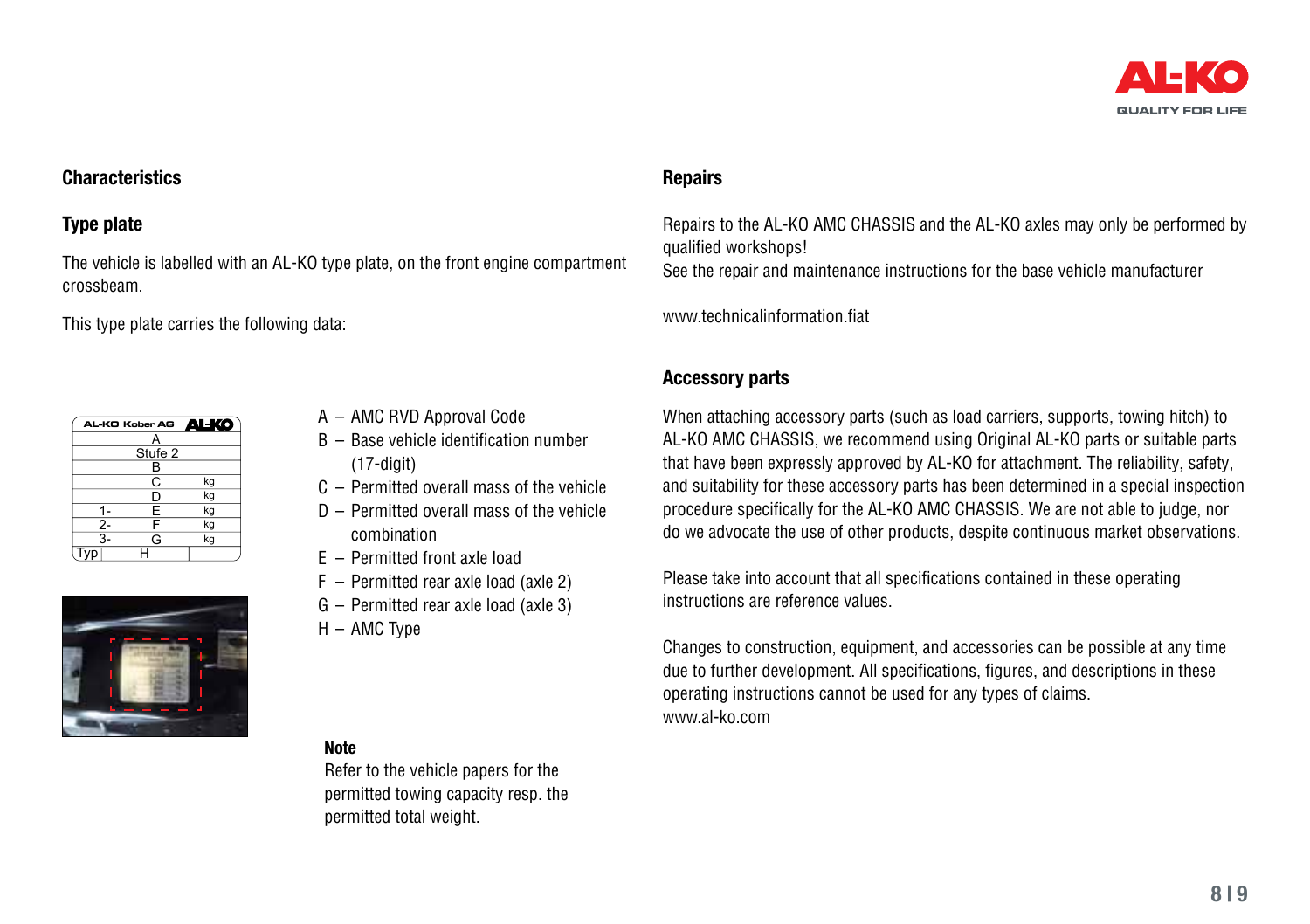

## Conversion description

The original rear frame is replaced by a high-quality, galvanised AL-KO lightweight construction chassis. This chassis is bolted together to the cab body by means of a conical seat connection.

The original rear axle with leaf spring suspension is

replaced by an AL-KO torsion bar spring axle or AL-KO air spring axle, which is installed in the frame rail by means of conical seat connections and is a structural member of the chassis.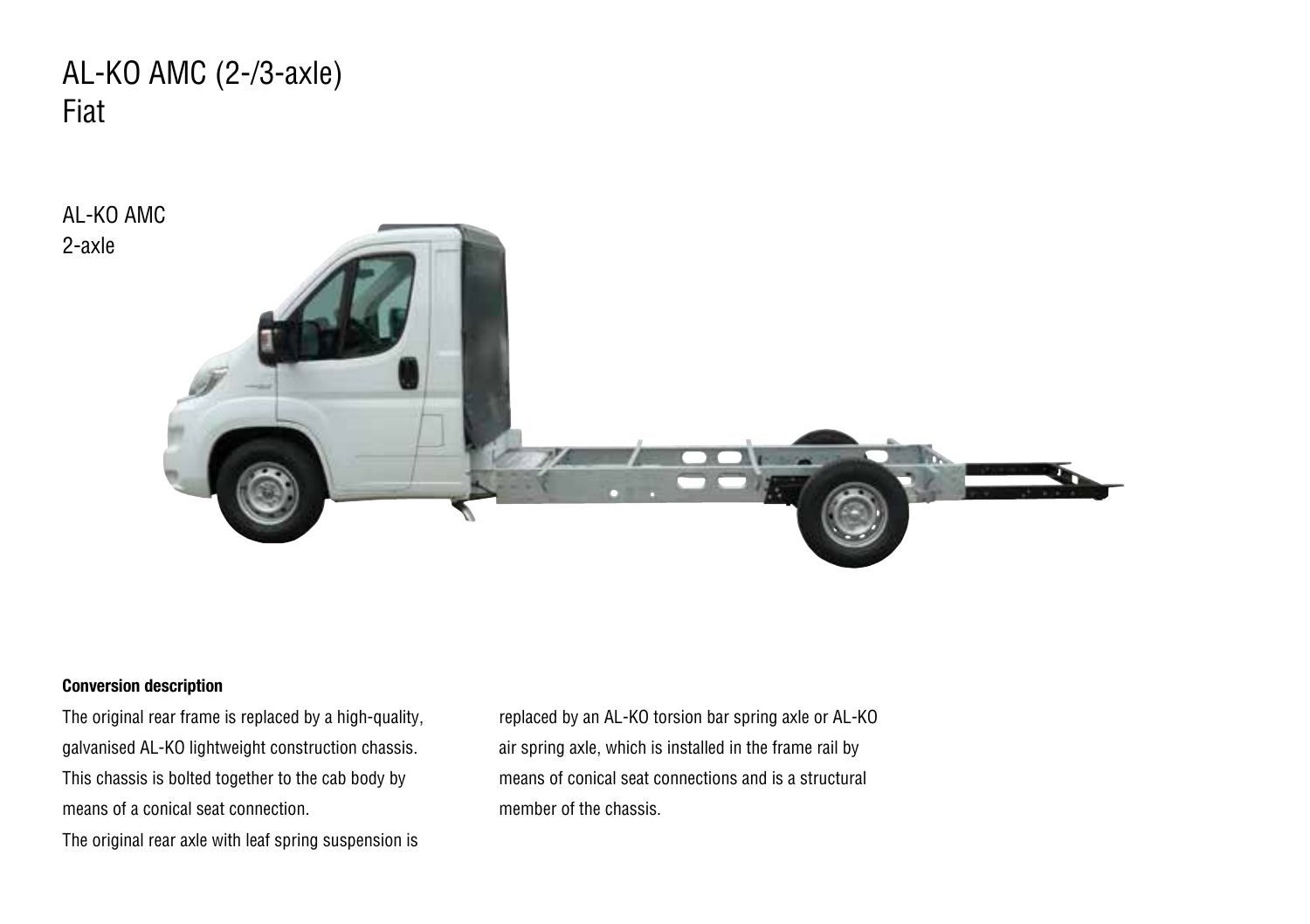AL-KO AMC Fiat





## Conversion description

The original rear frame is replaced by a high-quality, galvanised AL-KO lightweight construction chassis. This chassis is bolted together to the cab body by means of a conical seat connection.

The original rear axle with leaf spring suspension

is replaced by two AL-KO torsion bar spring axles or AL-KO air spring axles, which are installed in the frame rail by means of conical seat connection and is a structural member of the chassis.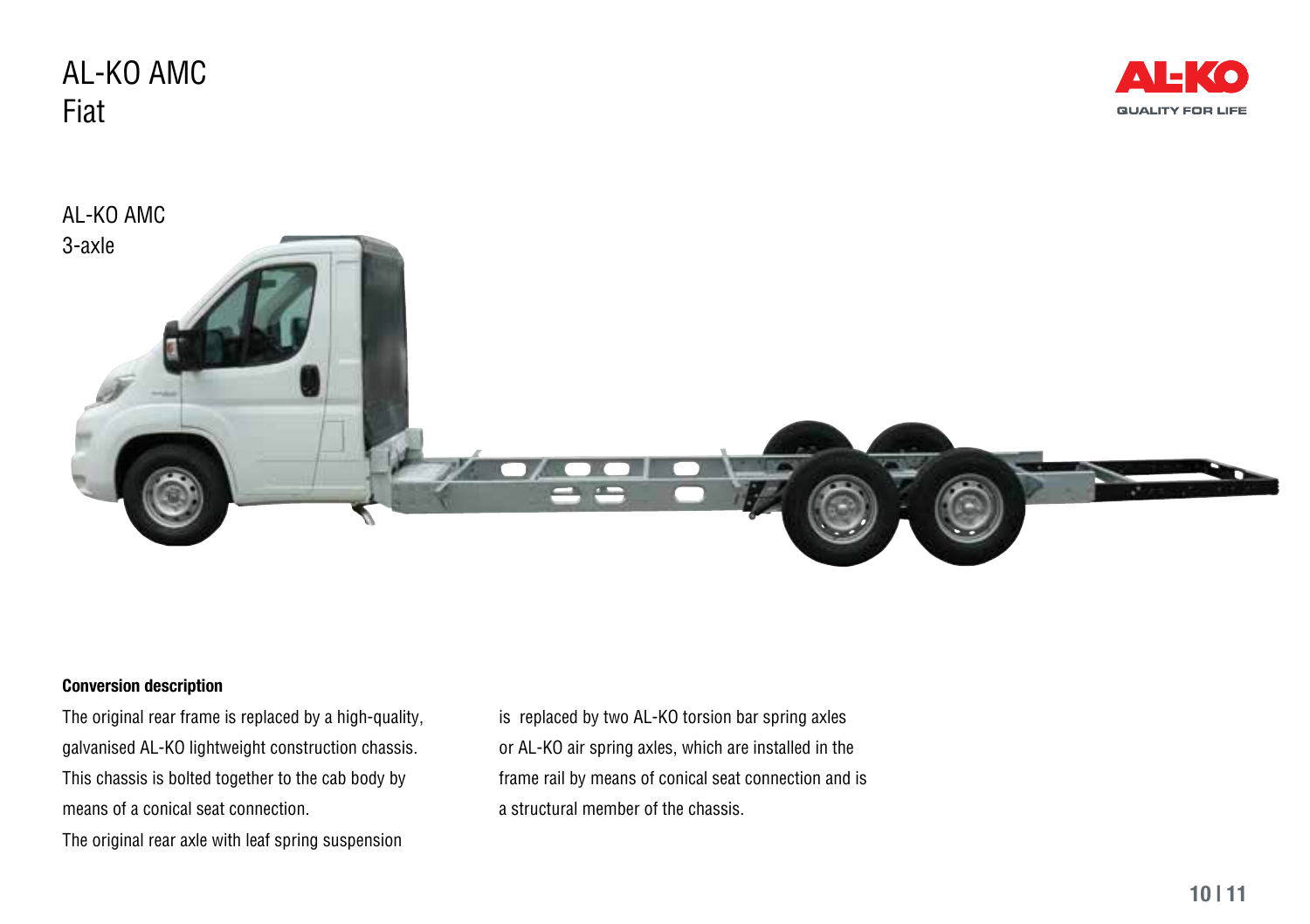## Type overview

| Type               | <b>Vehicle</b><br>class * | <b>Permitted</b><br>total weight<br>(kg) | <b>Permitted</b><br>front axle load<br>(kg) | <b>Permitted rear</b><br>axle load (kg) | <b>Permitted towing</b><br>capacity (kg) | <b>Permitted total</b><br>weight (kg) | <b>Tyre-wheel combination</b>   |  |
|--------------------|---------------------------|------------------------------------------|---------------------------------------------|-----------------------------------------|------------------------------------------|---------------------------------------|---------------------------------|--|
| AMC <sub>45H</sub> | N <sub>2</sub>            | 4500                                     | 2100/23003)                                 | 2500                                    | 1500                                     | 6000                                  | 225/75 R16 C                    |  |
| AMC 50HS           | N <sub>2</sub>            | 5000                                     | 2100/23003)                                 | 1600/1600                               | 1500                                     | 6000                                  | 225/75 R16 CP 2)<br>215/75 R16C |  |

<sup>1)</sup> Observe the D value of the towing hitch as well as the permitted total weight

- $2)$  For CP tyres with a filling pressure of 5.5 bar, the use of metal valves is required
- \* depending on the assembly manufacturer, the vehicle class M1 is also permitted with special purpose use
- <sup>3)</sup> Front axle capacity is increased to 2300Kg if ACS is fitted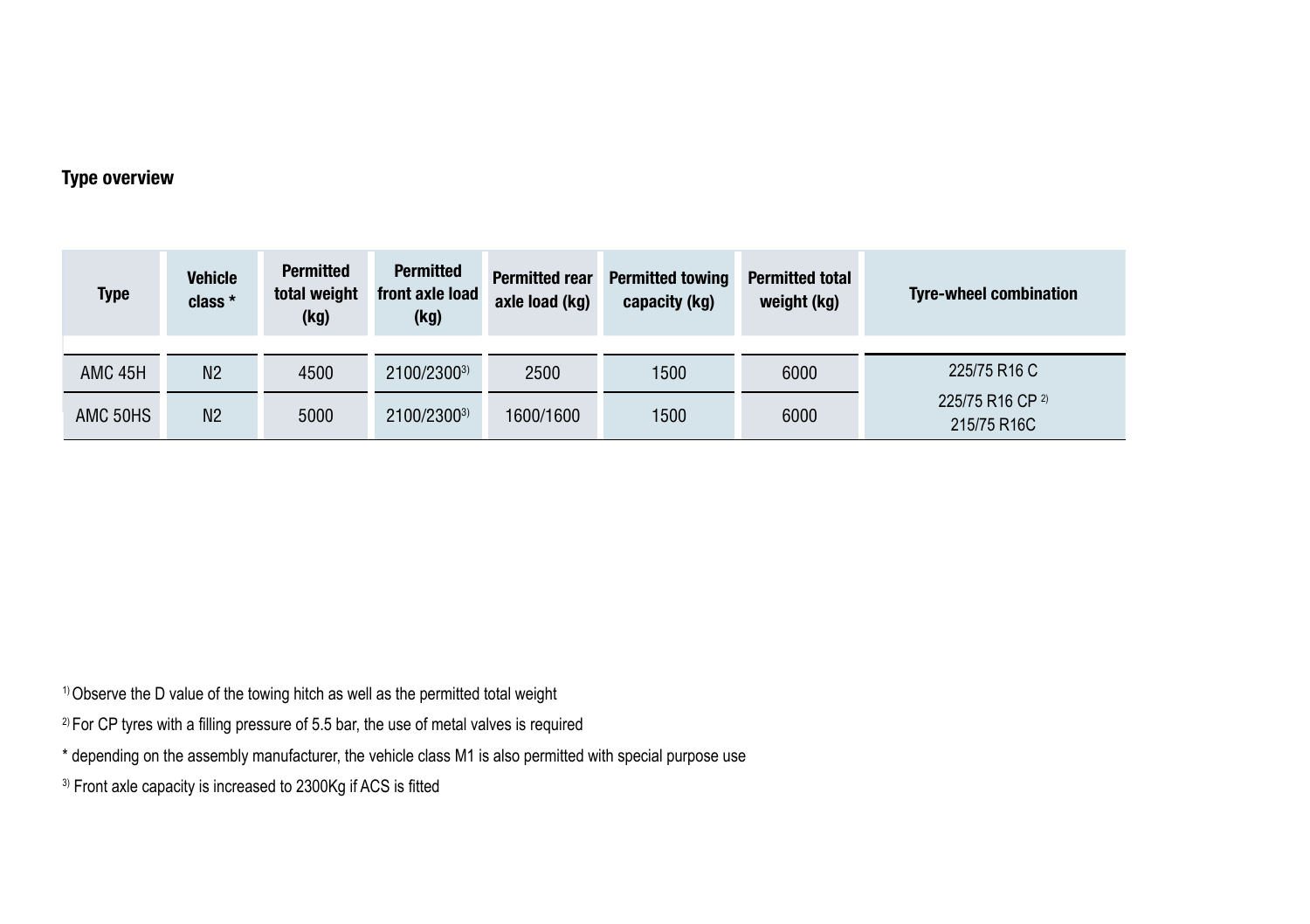

## Driving with trailer

## General information

Vehicles with AL-KO automobile chassis are approved for trailer towing.

## Technical requirements

If the vehicle was delivered from the factory with a towing hitch, all technical and legal necessities for trailer operation have already been accounted for. For retrofitting a towing hitch, the installation of a frame reinforcement is, however, mandatory depending on the technical design of the rear-side frame structure!



If the vehicle frame has the safety symbol engraved on it, the frame reinforcement must be mounted.

You can obtain information about this from your AL-KO AMC Service Partner or in our AL-KO Service Centre.

## When ordering a towing hitch subsequently, please always specify the vehicle type and vehicle identification number!

Attention! Do not exceed the maximum permitted towing capacity listed in the vehicle papers as well as the maximum permitted total weight (see also from Pages 12 +13)!



We recommend having all installation work performed by competent expert workshops or at our AL-KO service centres.

The payload of the towing vehicle is reduced by the vertical loading, which has an effect on the towing hitch.

On downhill gradients, select a lower gear instead of continuously using the brakes.

The towing of a trailer reduces the maximum climbing capability and the braking distance increases.

Ensure rear visibility by using suitable rear-view mirrors. Comply with national regulations!

## Driver information

Please observe the information in the operating instructions for the base vehicle.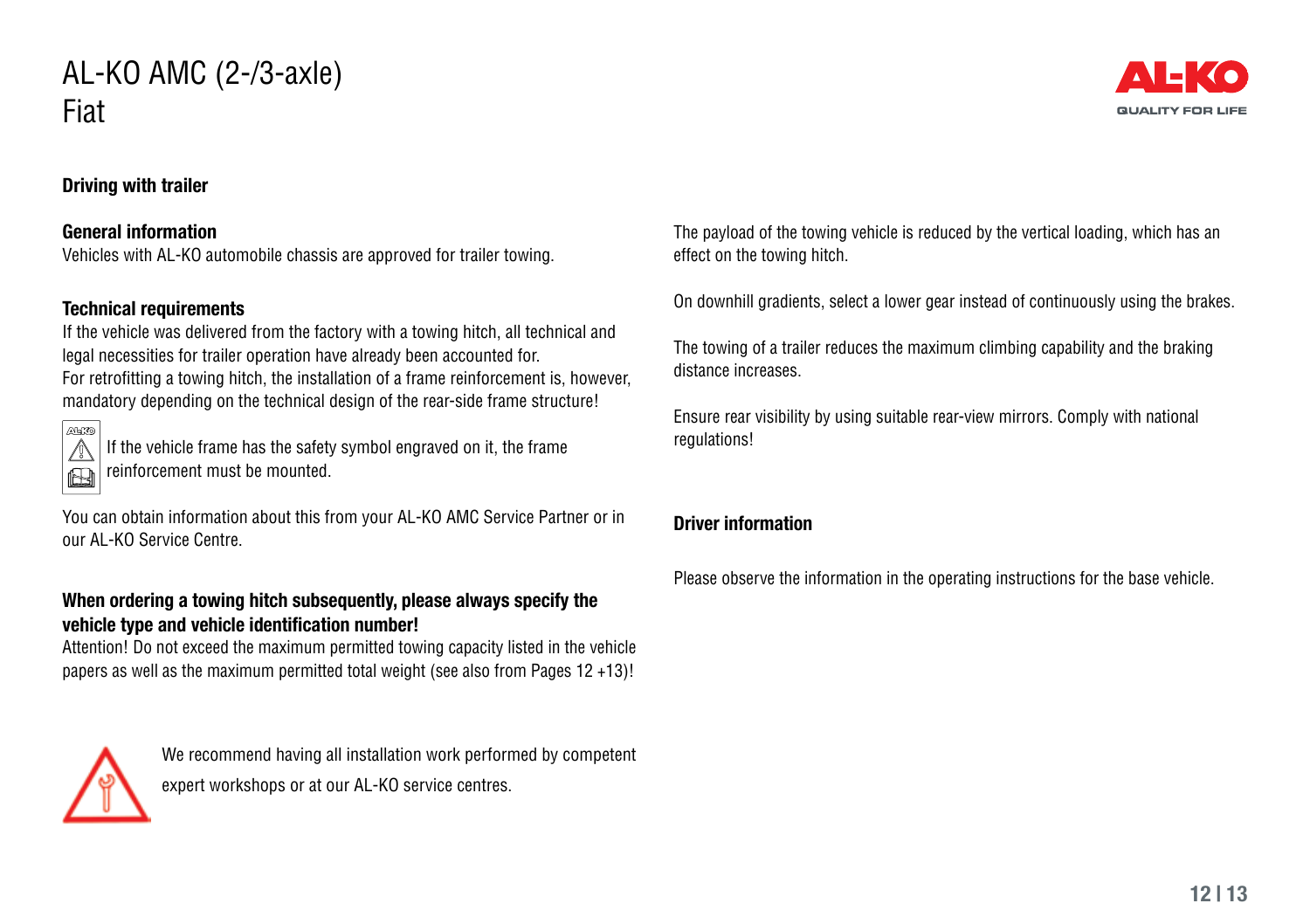## Attachment of tow hitches

## General information

- | Use only the couplings approved by AL-KO as tow hitch. The attachment points are already present in the side members.
- | For subsequent attachment, an inspection and approval by certified expert is generally not required (e.g. TÜV).

Exception: Express instruction to do so in the installation and operating instructions of the towing hitch!

- | The permitted total weight and the permitted towing capacity is specified in the type overview and in the vehicle papers.
- | For subsequent attachment of the tow hitch, take the regulations of the respective country into account (DIN 74058 resp. ECE-R55).

## Technical requirements

- | The actual weight of the towing capacity must be less than that of the towing vehicle.
- | The maximum permitted vertical loading amounts to 4% of the maximum permitted towing capacity (80 / 100 kg).
- | For lowered rear frame extensions, in conjunction with a tow hitch, suitable diagonal braces must be installed (figure 4)
- The specified clearances must be taken into account for the construction design according to DIN 74058 resp ECE-R55.
- | For large construction overhang (over 2500 mm) or for special overhangs, AL-KO must expressly approve the design of a towing hitch (fig. 1, fig. 2, and fig. 3).
- | Mount the necessary diagonal braces, mounting plates, and reinforcements (fig. 1 and fig. 2).
- | The installation of the electroset is prepared at the factory (fig. 5 and fig. 6).
- If the attachments deviate from figures 1 -3, you can find the required specifications in the attachment manufacturer handbook.



Due to the number of variants, please always provide the vehicle identification number when ordering

You can obtain tow hitches as special design or for retrofitting at:

## AL-KO International Pty Ltd

67-91 Nathan Road, Dandenong South, VIC 3175 Ph: 03 9767 3700 Fx: 03 9792 0877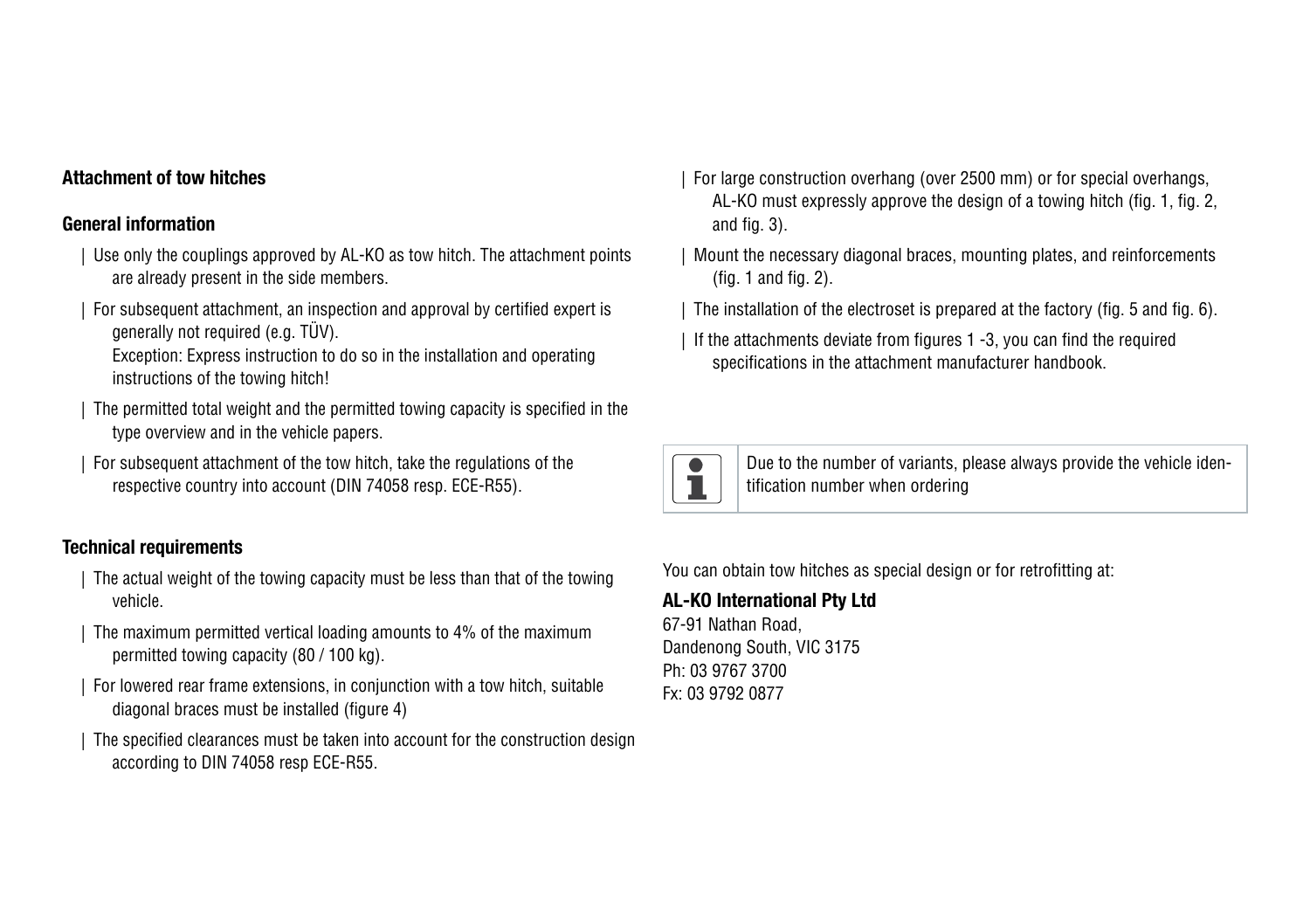

## Wheels and tyres

Filling pressures for cold tyres (bar) tubless tyres

| <b>Type</b>        | Tyres                                                      | 2-axle                        |                                   | 3-axle                        |                               |
|--------------------|------------------------------------------------------------|-------------------------------|-----------------------------------|-------------------------------|-------------------------------|
|                    |                                                            | Front                         | Rear                              | Front                         | Rear                          |
| AMC <sub>45H</sub> | 215/75 R16C<br>225/75 R16 C<br>225/75 R16 CP <sup>2)</sup> | 4.5(65)<br>4.5(65)<br>5.5(80) | 5.0(72.5)<br>5.0(72.5)<br>5.5(80) |                               |                               |
| AMC 50HS           | 215/75 R16 C<br>225/75 R16C<br>225/75 R16 CP <sup>2)</sup> |                               |                                   | 4.5(65)<br>4.5(65)<br>5.5(80) | 3.8(55)<br>3.8(55)<br>3.8(55) |

Bar (psi)

 $2$ ) For CP tyres with a filling pressure of 5.5 bar, the use of metal valves is required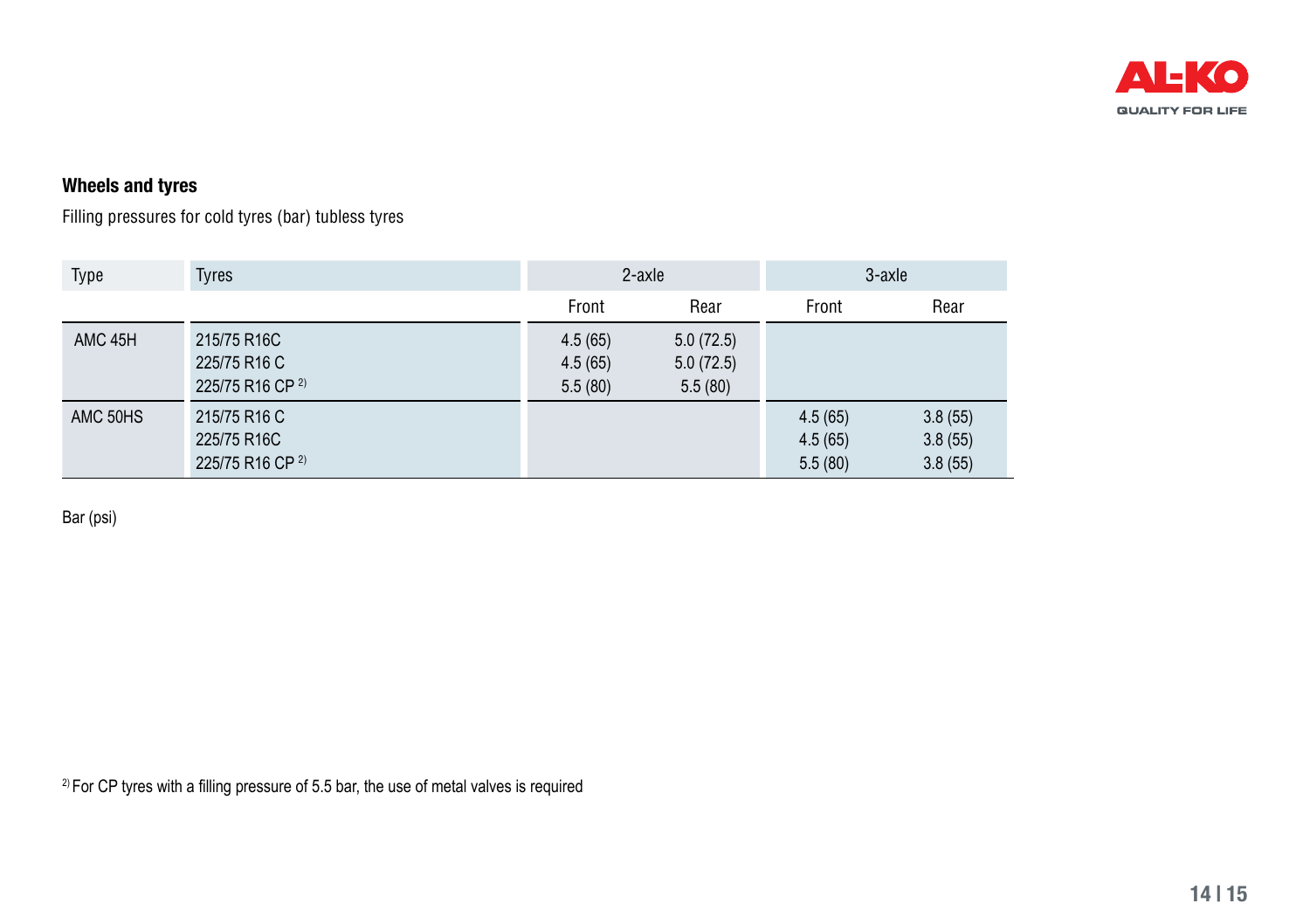## Notes

- I Always check tyre pressure when tyres are cold. Do not forget the spare tyre (if present)!
- I Do not replace the tyres diagonally.
- I On vehicles with tandem axle, increased tyre wear may occur.
- I Observe the max. permitted total weight, the max. permitted towing capacity, resp. the permitted total weight (information on pages  $12 + 13$ ). Severe damage to the vehicle, wheels, and tyres can occur if this is not observed and complied with! (see vehicle papers)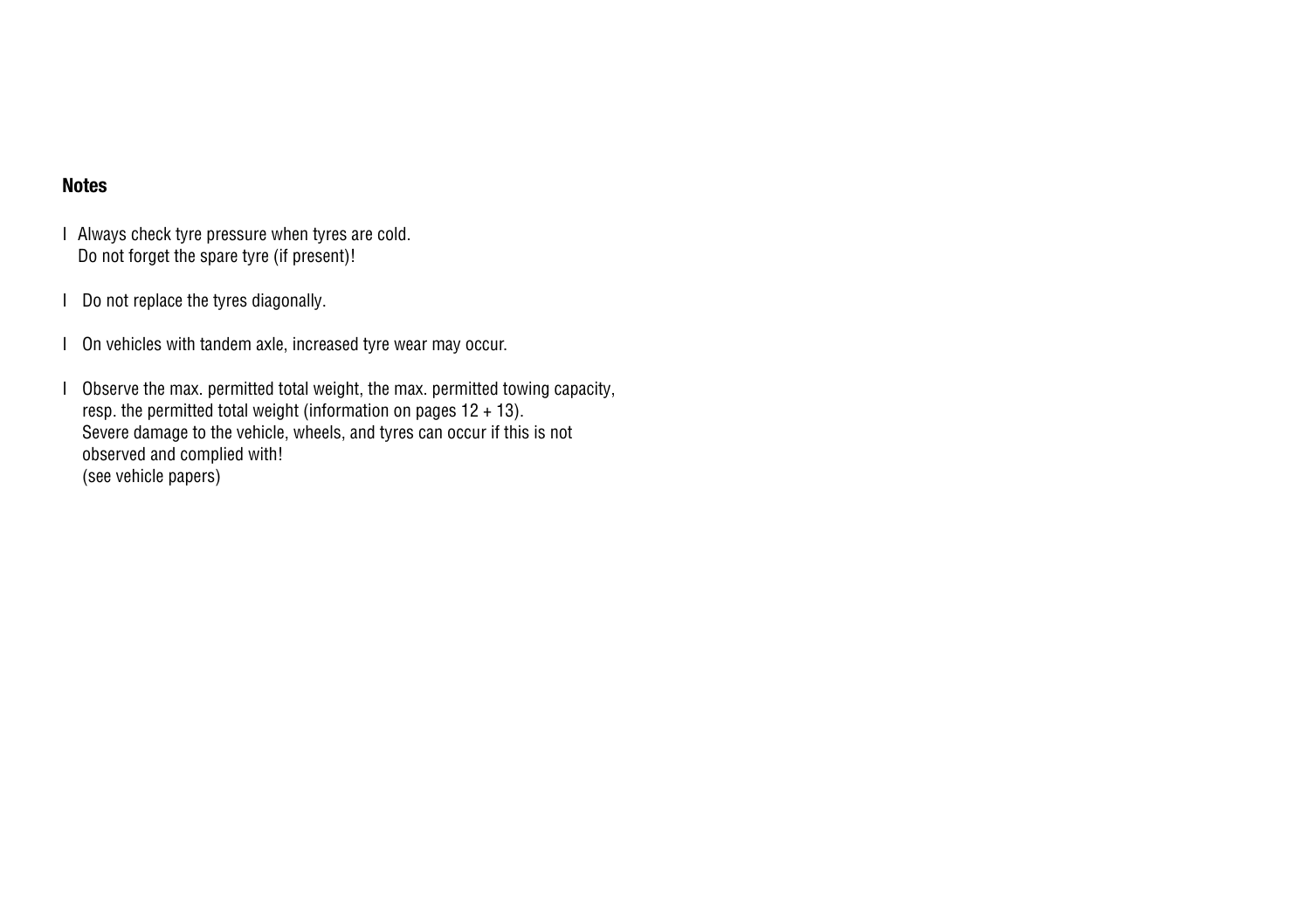

## Wheels and tyres

Not only the driving comfort but also the tyre lifespan, and most importantly the driving safety depend on compliance with the specified tyre filling pressure. Incorrect tyre pressure largely influences the roadholding characteristics of the vehicle.

The pressure of each tyre, including the spare wheel. must be checked regularly, particularly before setting out on longer journeys.

An incorrect filling pressure causes irregular wear of the tyres, see figure.

The profile depth should not be less than 3 mm although the law states a minimum profile depth of 1.6 mm. Wear mark indicators in the tyre (arrow) indicate at 1.6 mm profile depth that the valid Europe-wide legally permitted wear limit has been reached. Below 3 mm profile depth, there is significant risk of hydroplaning at high speeds even with only low water heights.

## Snow chains

The snow chains may only be mounted on the tyres of the front wheels (drive wheels).

Please also observe the information in the operating instructions of the base vehicle and the attachment manufacturer.

- A Correct tyre pressure: Even tyre wear
- B Insufficient tyre pressure: Increased shoulder wear
- C Excessive tyre pressure: Increased wear of profile centre



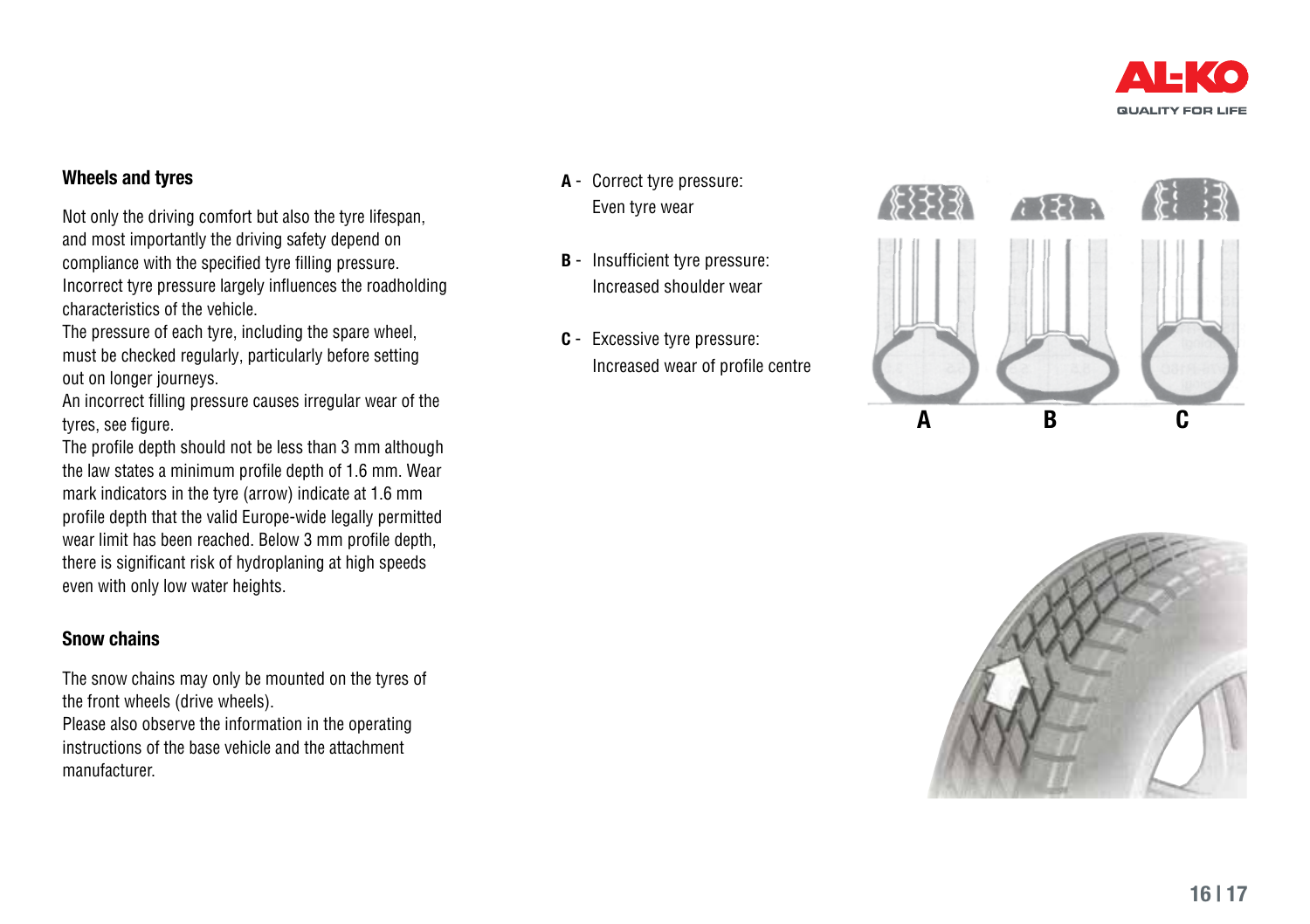## Wheel change

### Important:

Do not use the car jack for loads that are greater than the load specified on the car jack type plate.

Park the vehicle on as solid a ground as possible. If the ground is soft, lay a large-area, stable underlayment under the car jack base.

### I Front axle:

Engage the first gear or reverse gear or set the transmission to "P" for automatic transmissions. Pull the hand brake and secure the opposite wheel with wheel chocks.

## I Rear axle:

Engage the first gear or reverse gear or set the transmission to "P" for automatic transmissions. Do not pull the hand brake and secure the opposite wheel with wheel chocks.

If the ground is soft, lay a stable underlayment under the car jack. After replacing the wheel: Tighten the wheel nuts in a cross-wise pattern!

## Tightening torques: Steel rims

|              | 16 " wheel |
|--------------|------------|
| Ducato Heavy | 180 Nm     |

### Check the tyre pressure!

The tool kit and wheel chocks are located in the driver's cab. In special cases, they can also be stored in other locations.

The spare wheel (special equipment) is located in the rear of the chassis underneath the vehicle floor.

In special cases, the spare wheel can also be stored in storage locations.



\* Please read the operating instructions of the attachment manufacturer or the rim manufacturer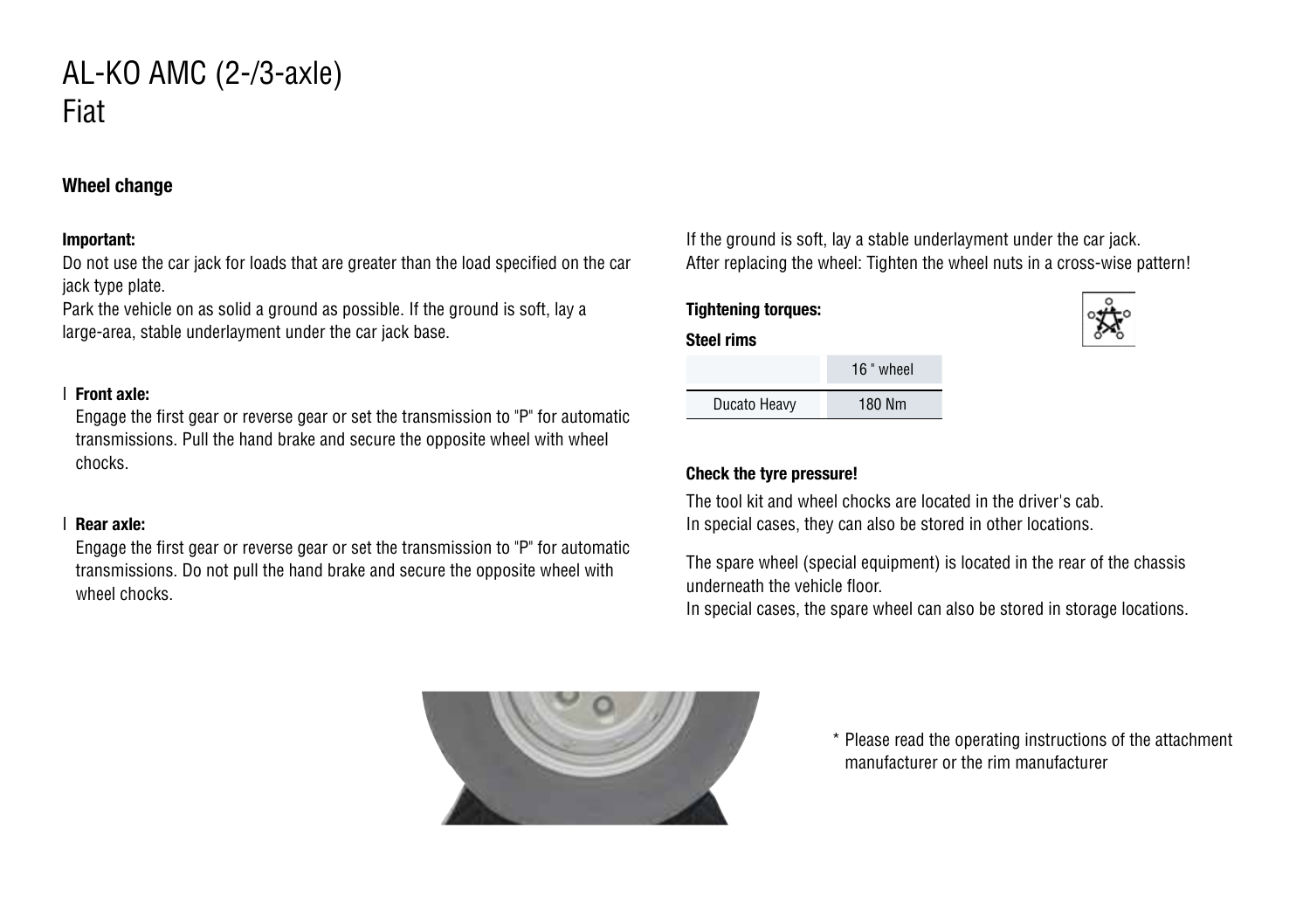

## Remove the spare wheel (special equipment)

Unscrew the two bolts of the spare wheel holder (if present) using 14mm socket and ratchet provided under passenger seat.

On the left side of the spare wheel holder, insert the crank into the seat provided, unmount the wheel holder and lower the spare wheel down to the ground. Remove the spare wheel. The use of the crank facilitates mounting and unmounting the holder.

Secure the replaced wheel to the spare wheel holder.

Then mount the holder again and secure it accordingly.

The car jack in the tool kit can now be stowed again.



## ATTENTION:

Jack should be used on firm level ground wherever possible.

It is recommended that the Wheels of the vehicle be chocked, and that no person should remain in a vehicle that is being jacked.

No person should place any portion of their body under a vehicle that is supported by a jack.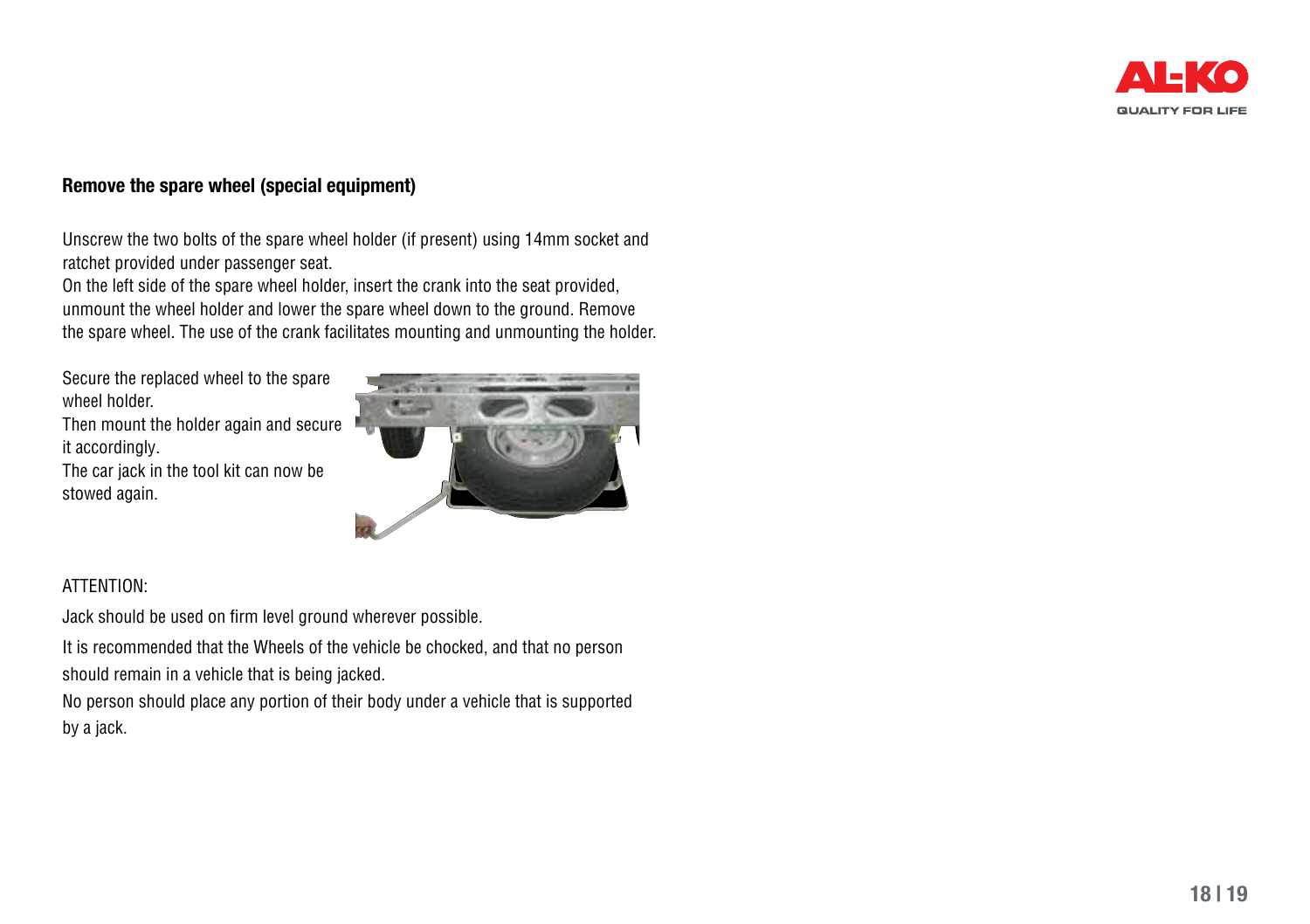## Changing the wheel:

- 1. Slacken wheel nuts by approximately one revolution
- 2. Position the jack in the hole provided as shown on the adjacent images.
- 3. If the ground is soft, position the jack on a solid support.
- 4. After changing the wheel retighten the wheel nuts in a crosswise pattern as shown 16" Tyres = 180nm
- 5. Install the removed wheel into the spare wheel carrier.
- 6. Engage the spare wheel carrier with the brace and raise carrier into driving position.
- 7. Tighten spare wheel carrier securely into place.
- 8. Now stow the jack and the tool set back under the passenger seat.
- 9. Check tyre pressures (see pages 15-17).

\*For tandem rear axle vehicles always use jacking point between the two rear wheels, and ensure air suspension is OFF or STOPPED,

damage to airbags is possible otherwise.

\*\* If jack is not positioned where indicated, then this may lead to vehicle damage.

## Car jack position points on the vehicle

## Front:

Jacking point is directly behind the front wheel as shown.



### Rear:

Low Frame chassis jacking points are located on the axle bracket in front of the axle on the left and right, alternatively on high frame chassis the jacking point is a bracket directly behind the wheel.



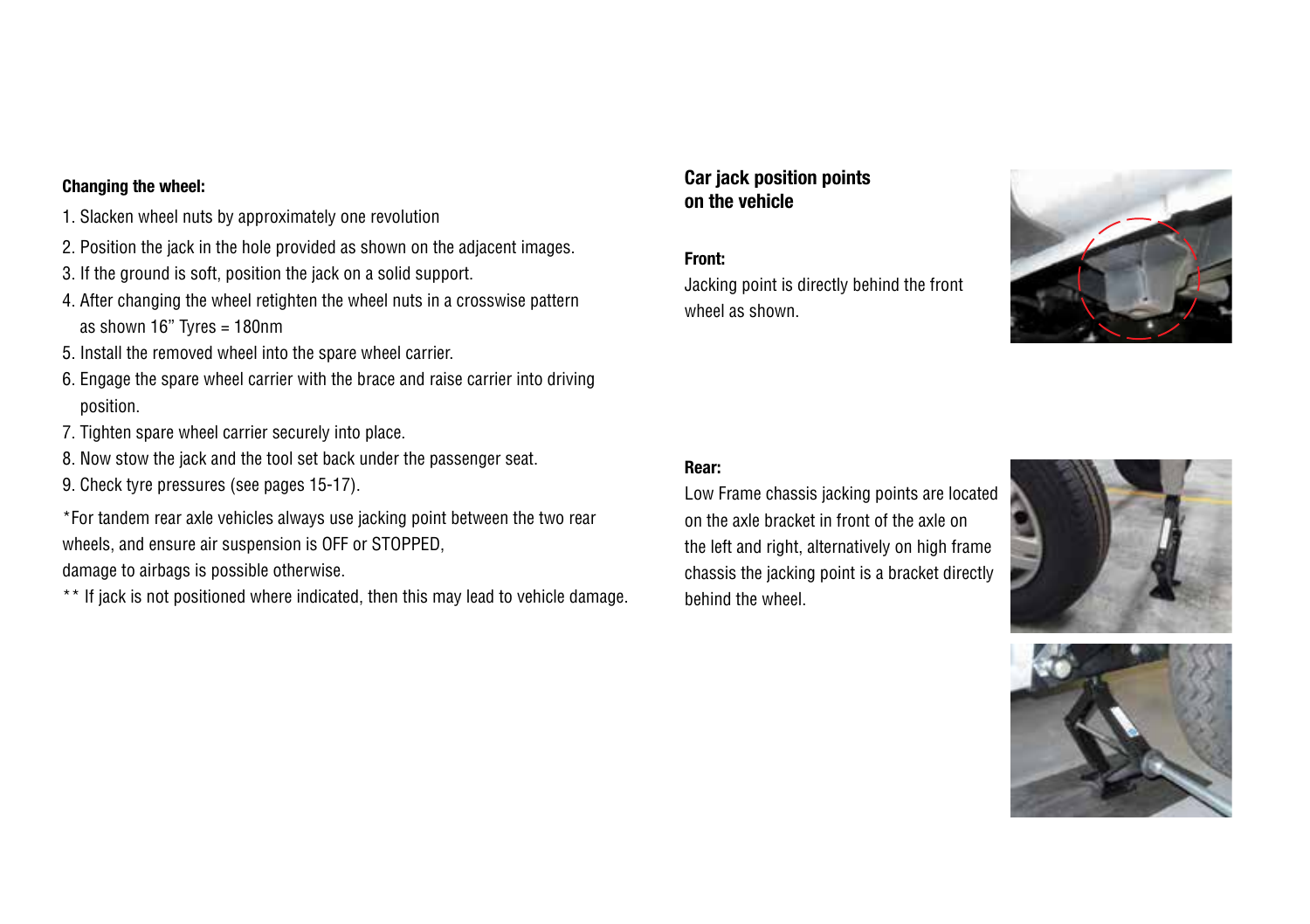## Lifting

The car jack is only used for the wheel replacement. It may not be used for repair work underneath the vehicle.

## Workshop jack/lifting platform

The vehicle may only be raised at provided side positions using the workshop jack or the lifting platform.

To prevent damage, use a suitable rubber intermediate layer!

When working underneath the vehicle, the vehicle must be supported by suitable safety stands.

### Important:

- I Never raise the vehicle at the rear axle, the front axle, engine oil pan or transmission.
- I When working on the loaded vehicle, use a suitable vehicle lifting platform or the working trench.
- I Please observe the centre of gravity point of the vehicle.
- I When driving onto lifting equipment pay attention to the lower parts of the vehicle.



## **Towing**

may be attached to this eye.

The vehicle has a receptacle for installing the supplied towing eye on the front in the right bumper.

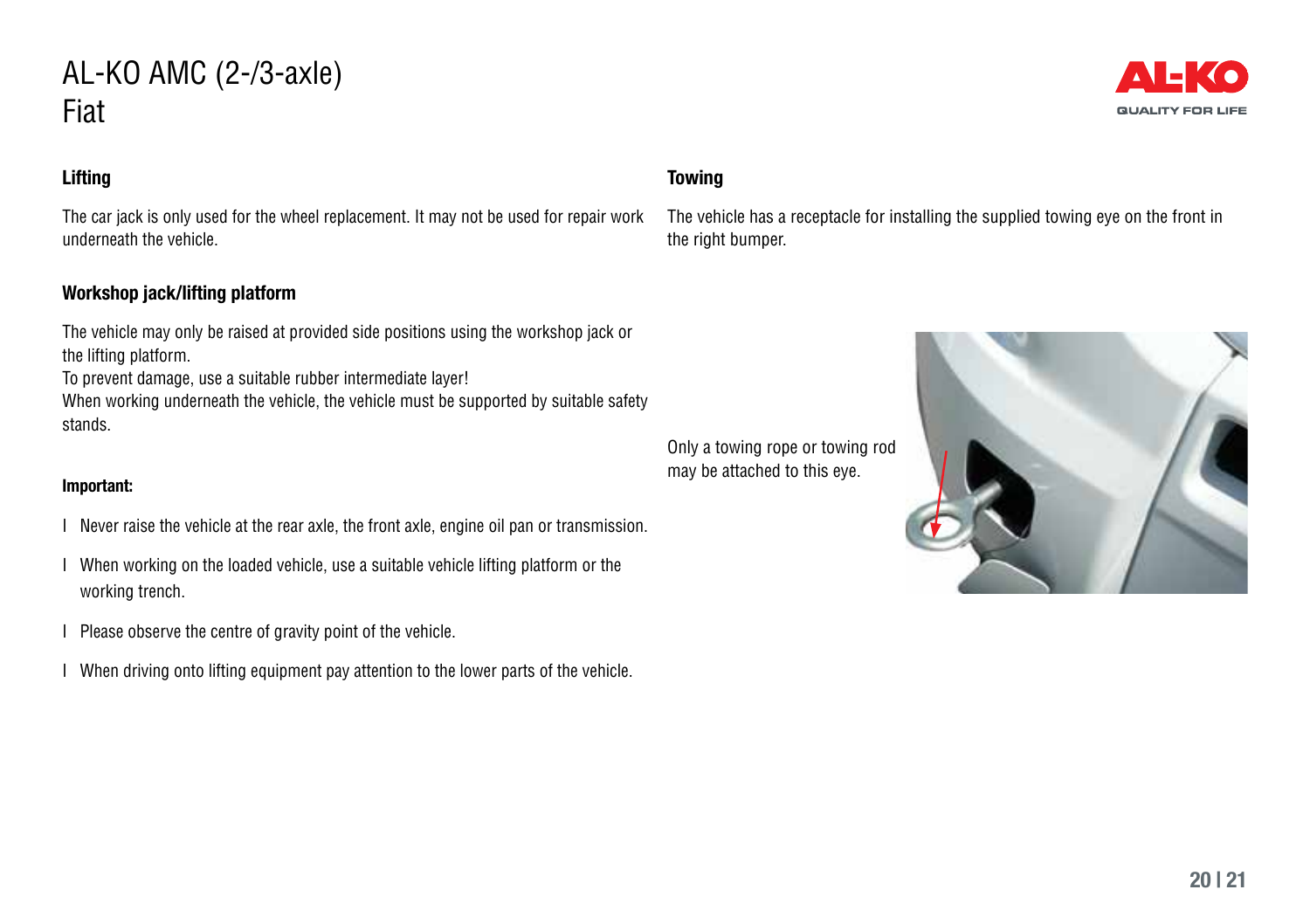## Front-wheel suspension

Information on this in the operating instructions of the base vehicle. Optional AL-KO air spring suspension (information about this in separate operating instructions). Optional - AL-KO Comfort Suspension (ACS)

## Rear-wheel suspension

Single-wheel suspension: AL-KO trailing arm torsion bar spring axle, telescopic shock absorber. Optional AL-KO air spring suspension (information about this in separate operating instructions). AL-KO Level Controller (ALC)

## Brake system

Hydraulic dual-circuit brake system with ABS.

Front: Disc brakes

Rear: Disc brakes

Mechanical handbrake for rear wheels.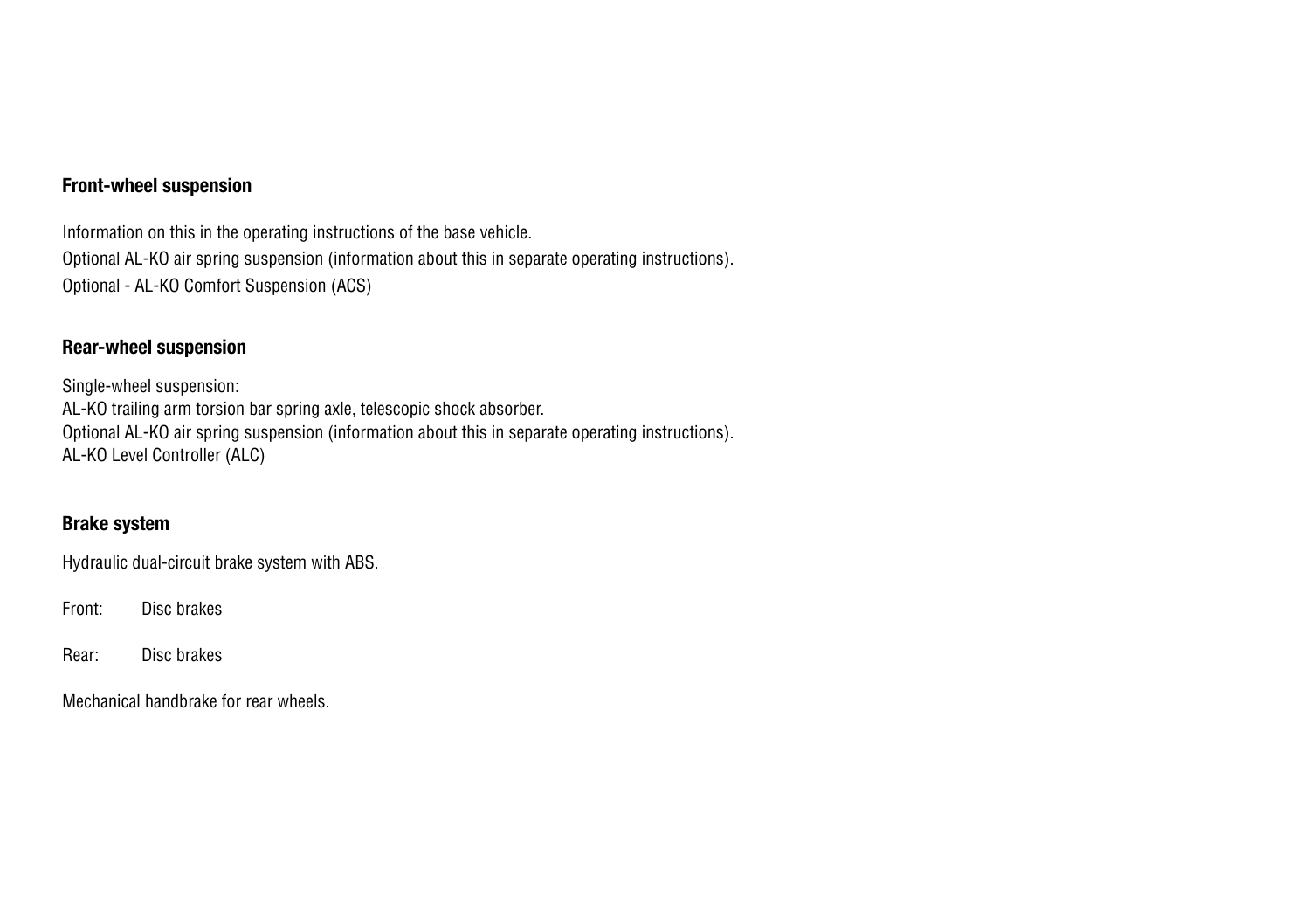## AL-KO original accessories / special equipment





AL-KO COMFORT SUSPENSION (ACS)

AL-KO full air suspension Air Premium X2 (rear axle) Air Premium X4 (front and rear axle)



ALC – AL-KO Level Controller



AL-KO BACKPACK 150



AL-KO supporting jack ClickFix mechanical